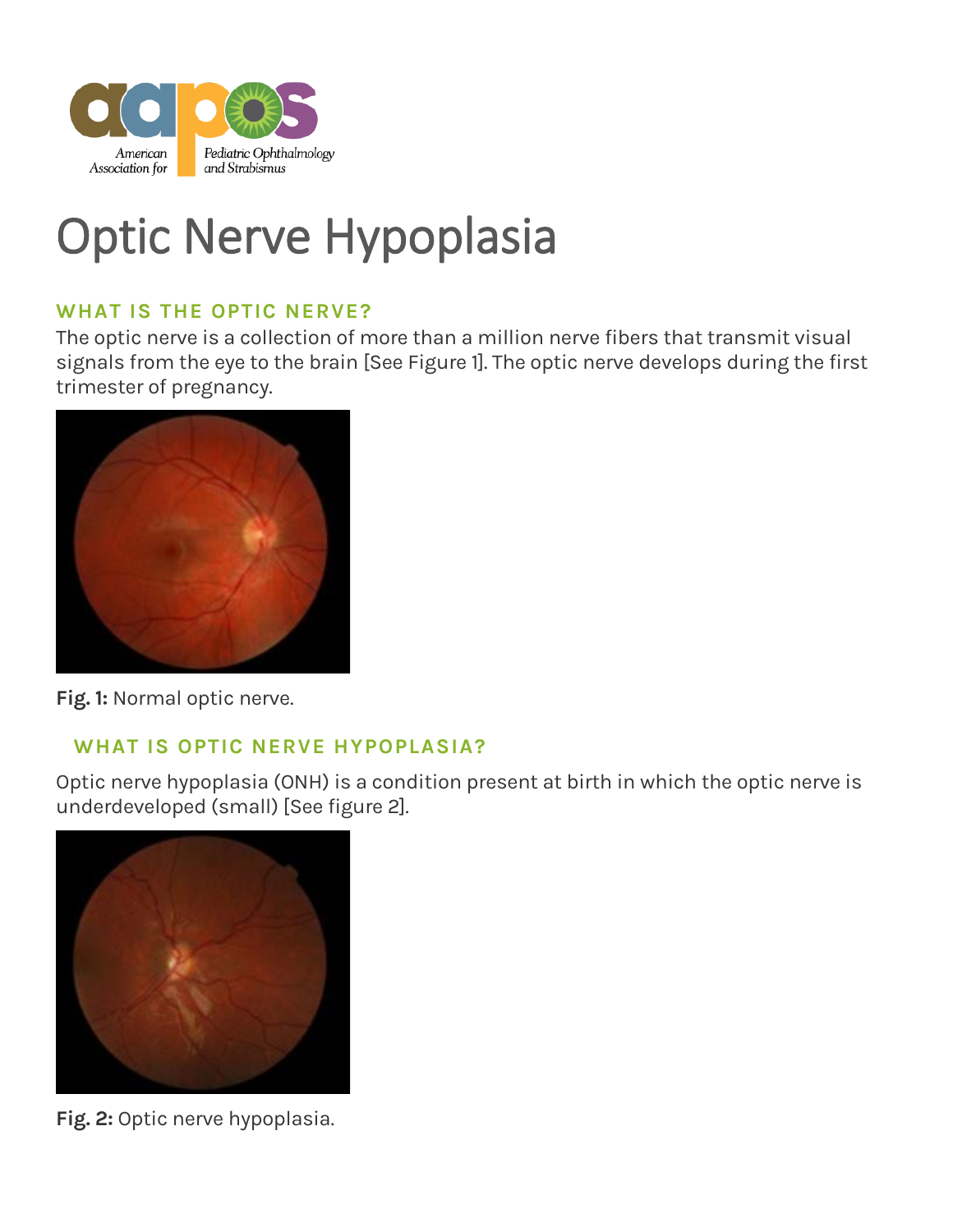

## **HOW IS OPTIC NERVE HYPOPLASIA DIAGNOSED?**

The diagnosis of ONH is typically made by the appearance of small/pale optic nerve during a dilated eye exam. There can be a surrounding halo of yellow tissue bordered by a ring which is known as the double-ring sign. The retinal vessels may appear tortuous or have fewer branches, and special imaging of the retina (optical coherence tomography OCT) may reveal mild thinning in the retina. It is difficult to predict what the visual acuity will be based only on the optic nerve appearance.

# **WHAT CAUSES OPTIC NERVE HYPOPLASIA?**

Most cases of ONH have no clearly identifiable cause. There are no known racial or socioeconomic factors in the development of ONH, nor is there a known association with exposure to pesticides. Although ONH has been associated with maternal drug use, fetal alcohol syndrome, and the use of some medications during pregnancy such as phenytoin and quinine, these causes are very rare. Gene mutations are also rare. Some risk factors are the mother's first pregnancy and young maternal age, but we don't know why these can cause ONH.

## **ARE THEY OTHER CONDITIONS WHICH MAY BE CONFUSED WITH OPTIC NERVE HYPOPLASIA?**

Other conditions which may mimic ONH are optic nerve atrophy, a tilted optic nerve, or the pallor of Leber congenital amaurosis. These conditions have a normal size optic nerve.

#### **WHAT VISUAL PROBLEMS ARE ASSOCIATED WITH OPTIC NERVE HYPOPLASIA?**

Vision impairment from ONH ranges from mild (20/20) to severe (blindness) and may affect one or both eyes. [Nystagmus](https://aapos.org/glossary/nystagmus) (shaking of the eyes) may be seen with both unilateral and bilateral cases. Additional loss of vision from amblyopia may develop if only one eye has OHN. The incidence of [strabismus](https://aapos.org/glossary/strabismus) is also increased with ONH.

#### **IS OPTIC NERVE HYPOPLASIA ASSOCIATED WITH NON-VISUAL PROBLEMS?**

Optic nerve hypoplasia can be associated with central nervous system (CNS) malformations which put the patient at risk for other problems, including seizure disorder and developmental delay. Certain malformation on brain magnetic resonance imaging (MRI) are highly predictive of associated hormone and developmental abnormalities such as posterior pituitary ectopia or cerebral hemispheric abnormalities.